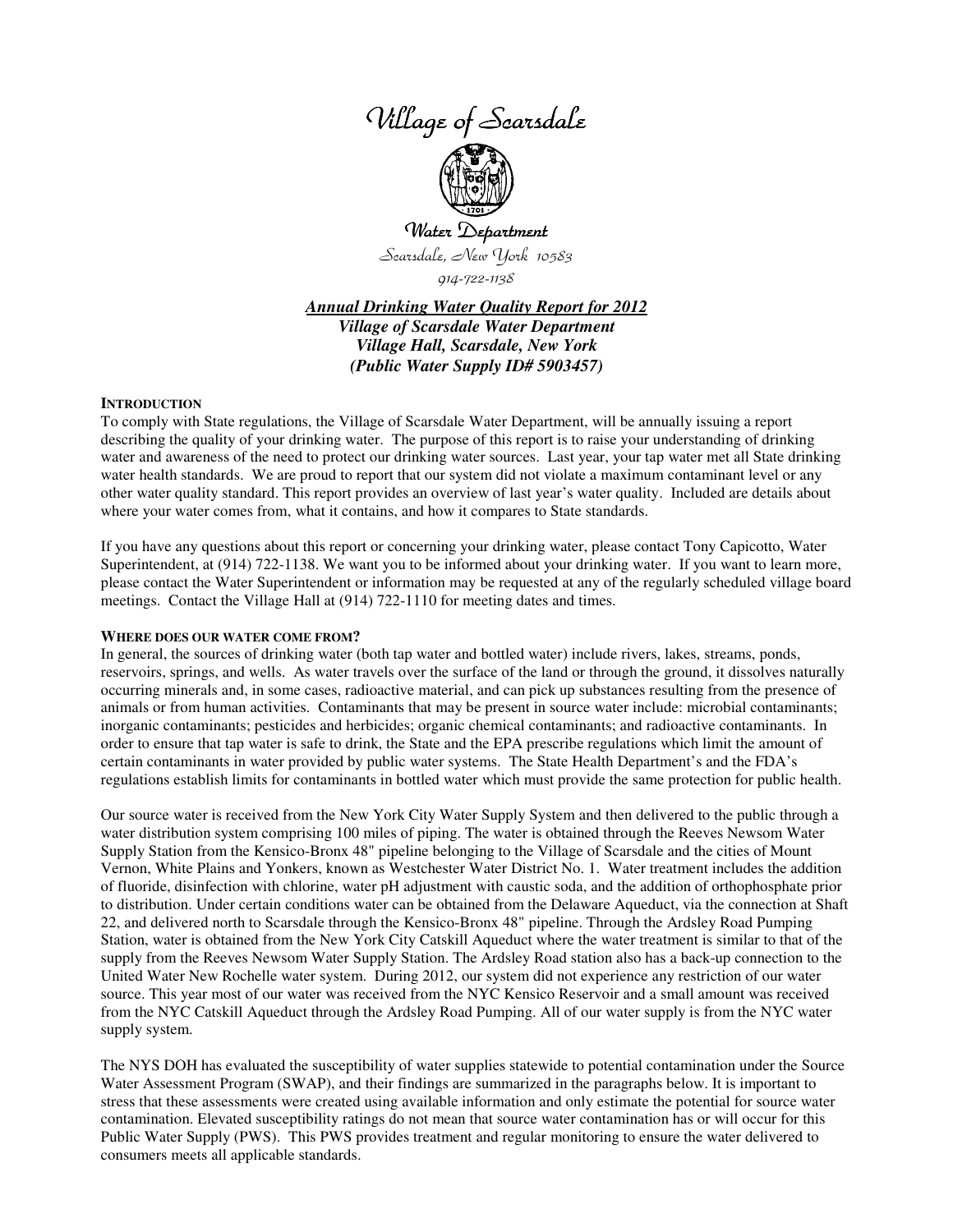Scarsdale obtains water from the New York City water supply system. Water comes from the Catskill/Delaware watersheds east of the Hudson River and/or from the Croton watershed in Putnam and Westchester counties. The New York City Department of Environmental Protection (DEP) implements a series of programs to evaluate and protect source water quality within these watersheds. Their efforts focus on three important program areas: the enforcement of strengthened Watershed Rules and Regulations; the acquisition and protection of watershed lands; and implementation partnership programs that target specific sources of pollution in the watersheds.

Due to these intensive efforts, the SWAP methodologies applied to the rest of the state were not applied for this PWS. Additional information on the water quality and protection efforts in these New York City watersheds can be found at NYCDEP's web site www.nyc.gov/html/dep/html/watershed\_protection/index.shtml.

Specifically, Scarsdale obtains its water from the Catskill/Delaware watersheds east of the Hudson. The reservoirs in this mountainous rural area are relatively deep with little development along their shorelines. The main water quality concerns associated with land cover is agriculture, which can contribute microbial contaminants, pesticides, and algae producing nutrients. There are also some potential contamination concerns associated with residential lands and associated wastewater discharges. However, advanced treatments which reduce contaminants are in place for most of these discharges. There are also a number of other discrete facilities, such as landfills, chemical bulk storages, etc. that have the potential to impact local water quality, but large significant water quality problems associated with these facilities are unlikely due to the size of the watershed and surveillance and management practices.

# **FACTS AND FIGURES**

The Scarsdale Water System is owned and operated by the Village of Scarsdale. Water Service is provided to the Village of Scarsdale, Eastchester Water District No. 1 and some homes in Mamaroneck, New Rochelle and Greenburgh. Our water system serves an estimated population of 20,608 through 5,800 service connections. The total water delivered in 2012 was 1.168 billion gallons. The daily average of water treated and pumped into the distribution system was 3.201 million gallons per day. Our highest single day was 7.079 million gallons. The amount of water delivered to customers, (metered), was 1.001 billion gallons. This leaves the total for unbilled water, (formerly known as unaccounted for water) at 167 million gallons,  $(14.3 %$  of the total amount delivered). Unbilled water is a result of many factors. Losses arise from ruptured water mains, hydrants struck by automobiles, service line leaks, fire protection and training, testing of water meters, use of unmetered water for construction purposes and the unmetered water used for flushing water mains. In 2012 water customers were charged \$1.85 per 100 cu ft, (or \$2.47 per 1,000 gallons), for water used up to 5,000 cu ft per quarter and \$6.48 per 100 cu ft, (or \$8.66 per 1,000 gallons), for water used above 5,000 cu ft per quarter for the first half of the year. In the second half of the year water customers were charged \$1.95 per 100 cu ft, (or \$2.61 per 1,000 gallons), for water used up to 5,000 cu ft per quarter and \$6.83 per 100 cu ft, (or \$9.13 per 1,000 gallons), for water used above 5,000 cu ft per quarter. The annual average water charge per user was \$600.

# **ARE THERE CONTAMINANTS IN OUR DRINKING WATER?**

As the State regulations require, we routinely test your drinking water for numerous contaminants. These contaminants include: total coliform, turbidity, inorganic compounds, nitrate, nitrite, lead and copper, volatile organic compounds, total trihalomethanes, haloacetic acids, and synthetic organic compounds. Some of the compounds we analyzed for were detected in your drinking water; however, these contaminants were detected below the level allowed by the State. The table presented below depicts which compounds were detected in your drinking water. The State allows us to test for some contaminants less than once per year because the concentrations of these contaminants do not change frequently. Some of our data, though representative, are more than one year old.

It should be noted that all drinking water, including bottled drinking water, may be reasonably expected to contain at least small amounts of some contaminants. The presence of contaminants does not necessarily indicate that water poses a health risk. More information about contaminants and potential health effects can be obtained by calling the EPA's Safe Drinking Water Hotline (800-426-4791) or the Westchester County Health Department at (914) 813-5000.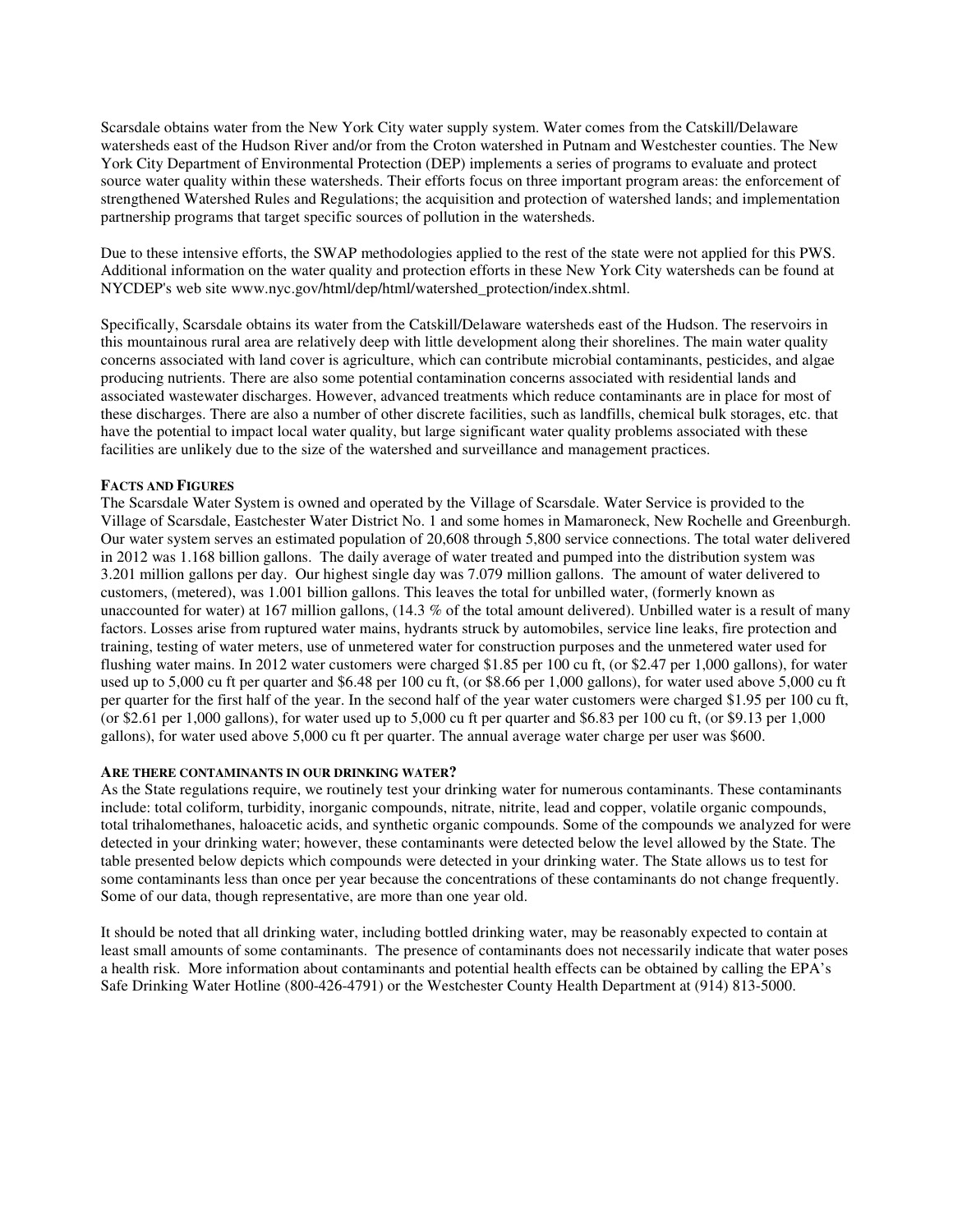#### **TABLE OF DETECTED CONTAMINANTS:**

|                                                                                                    |           |                                   | Level Detected | Unit         |              | Regulatory      |                                                                                   |
|----------------------------------------------------------------------------------------------------|-----------|-----------------------------------|----------------|--------------|--------------|-----------------|-----------------------------------------------------------------------------------|
|                                                                                                    | Violation | Date of                           | (Average)      | Measure-     |              | Limit           | Likely Source of                                                                  |
| Contaminant                                                                                        | Yes/No    | Sample                            | (Range)        | ment         | MCLG         | (MCL, TT or AL) | Contamination                                                                     |
| <b>Inorganic Chemical Contaminants (Distribution System):</b>                                      |           |                                   |                |              |              |                 |                                                                                   |
| Alkalinity as CaCO3                                                                                | No        | 01/19/12                          | 12.1           | mg/1         | N/A          | N/A             | Erosion of natural deposits                                                       |
| Aluminum                                                                                           | No        | 01/19/12                          | 31.9           | ug/l         | N/A          | N/A             | Erosion of natural deposits                                                       |
| Barium                                                                                             | No        | 01/19/12                          | 19.9           | ug/l         | 2000         | 2000            | Erosion of natural deposits                                                       |
| Calcium as CaCO3                                                                                   | No        | 01/19/12                          | 13             | mg/l         | N/A          | N/A             | Erosion of natural deposits                                                       |
| Calcium                                                                                            | No        | 01/19/12                          | 5.16           | mg/l         | N/A          | N/A             | Erosion of natural deposits                                                       |
| Chloride                                                                                           | No        | 01/19/12                          | 8.89           | mg/1         | N/A          | 250             | Erosion of natural deposits                                                       |
| Color, Apparent                                                                                    | No        | 01/19/12                          | $\overline{2}$ | units        | N/A          | 15              | Natural color may be caused by decaying<br>leaves, plants and soil organic matter |
| Copper                                                                                             | No        | 01/19/12                          | 19.3           | ug/l         | 1300         | 1300            | Erosion of natural deposits &<br>corrosion of household plumbing                  |
| Fluoride                                                                                           | No        | Daily                             | 0.66           | mg/1         | N/A          | 2.2             | Water Additive which promotes<br>strong teeth                                     |
| Hardness                                                                                           | No        | 01/19/12                          | 18             | mg/1         | N/A          | N/A             | Erosion of natural deposits                                                       |
| Iron                                                                                               | No        | 01/19/12                          | 40             | ug/l         | N/A          | 300             | Erosion of natural deposits                                                       |
| Magnesium                                                                                          | No        | 01/19/12                          | 1250           | ug/l         | N/A          | N/A             | Erosion of natural deposits                                                       |
| Manganese                                                                                          | No        | 01/19/12                          | 35.4           | ug/l         | N/A          | 300             | Erosion of natural deposits                                                       |
| Nitrate                                                                                            | No        | 01/19/12                          | 0.18           | mg/l         | 10           | 10              | Runoff from fertilizer use                                                        |
| Orthophosphates                                                                                    | No        | 01/19/12                          | 0.702          | mg/1         | N/A          | N/A             | Water additive which reduces water                                                |
|                                                                                                    |           |                                   |                |              |              |                 | corrosivity                                                                       |
| pH                                                                                                 | No        | Daily                             | 7.0            | Units        | N/A          | N/A             |                                                                                   |
| Sodium $(5)$                                                                                       | No        | 01/19/12                          | 7.80           | mg/1         | See note 5   | 20              | Erosion of natural deposits                                                       |
| Nickel                                                                                             | No        | 01/19/12                          | 0.56           | ug/l         | N/A          | N/A             | Erosion of natural deposits                                                       |
| Sulfate, Potable                                                                                   | No        | 01/19/12                          | 5.28           | mg/l         | N/A          | 250             | Erosion of natural deposits                                                       |
| <b>Total Dissolved Solids</b>                                                                      | No        | 01/19/12                          | 44.8           | mg/1         | N/A          | N/A             | Metals & salts naturally<br>occurring in the soil                                 |
| Turbidity (1)                                                                                      | No        | Daily                             | 0.59           | NTU          | N/A          | 5               | Soil erosion & stream sediments                                                   |
| Zinc                                                                                               | No        | 01/19/12                          | 5.7            | ug/l         | N/A          | 5000            | Naturally occurring                                                               |
| Lead & Copper Contaminant - System Wide Sampling – (every three years in the Distribution System): |           |                                   |                |              |              |                 |                                                                                   |
| Lead $(3)$                                                                                         | No        | Jun.-Aug.                         | 7.7            | ug/l         | $\mathbf{0}$ | 15              | Erosion of natural deposits $\&$                                                  |
|                                                                                                    |           | 2012                              |                |              |              |                 | corrosion of household plumbing                                                   |
| Copper $(2)$                                                                                       | No        | Jun.-Aug.                         | 391            | ug/l         | 1300         | 1300            | Erosion of natural deposits $\&$                                                  |
|                                                                                                    |           | 2012                              |                |              |              |                 | corrosion of household plumbing                                                   |
| <b>Organic Chemical Contaminants (Distribution System):</b>                                        |           |                                   |                |              |              |                 |                                                                                   |
| Total Trihalomethanes – Quarterly Stage 1 & 2 DBP Sampling $(4)$                                   |           |                                   |                |              |              |                 |                                                                                   |
|                                                                                                    |           | No Jan Apr. Jul. Oct 36.8<br>2012 |                | ug/l         | N/A          | 80              | By-product of chlorination.                                                       |
| Haloacetic Acids – Quarterly & Stage 1 & 2 DBP Sampling (4)                                        |           |                                   |                |              |              |                 |                                                                                   |
|                                                                                                    |           | No Jan Apr. Jul. Oct              | 35.1           | ug/l         | N/A          | 60              | By-product of chlorination                                                        |
|                                                                                                    |           | 2012                              |                |              |              |                 |                                                                                   |
| <b>Water Quality Parameter Samples (twice per month):</b>                                          |           |                                   |                |              |              |                 |                                                                                   |
| pН                                                                                                 | No        | $2x$ per mo.                      | 6.7            | Units        | N/A          | N/A             |                                                                                   |
| Conductance                                                                                        | No        | 2x per mo.                        | 68             | umhos/cm N/A |              | N/A             |                                                                                   |
| Alkalinity as CaCO3                                                                                | No        | $2x$ per mo.                      | 15.6           | mg/1         | N/A          | N/A             | Erosion of natural deposits                                                       |
| Calcium                                                                                            | No        | $2x$ per mo.                      | 6.31           | mg/1         | N/A          | N/A             | Erosion of natural deposits                                                       |
| Orthophosphate                                                                                     | No        | 2x per mo.                        | 0.401          | mg/1         | N/A          | N/A             | Water Additive which                                                              |
|                                                                                                    |           |                                   |                |              |              |                 | reduces water corrosivity                                                         |
| <b>Organic Chemical Contaminants (Source Water – Kensico Reservoir):</b>                           |           |                                   |                |              |              |                 |                                                                                   |
| <b>Total Trihalomethanes</b>                                                                       | No        | 11/13/12                          | 2.82           | ug/l         | N/A          | 80              | By-product of chlorination.                                                       |

#### **Notes:**

1 – Turbidity is a measure of the cloudiness of the water. We test it because it is a good indicator of water quality. High turbidity can hinder the effectiveness of disinfectants. Our highest single turbidity measurement in the distribution system for the year occurred on 12/21/12, (1.08 NTU). State regulations require that turbidity must always be below 5 NTU.  $2 -$  The level presented represents the 90<sup>th</sup> percentile of the 30 sites tested. A percentile is a value on a scale of 100 that indicates the percent of a distribution that is equal to or below it. The  $90<sup>th</sup>$  percentile is equal to or greater than  $90\%$  of the copper values detected at your water system. In this case, thirty samples were collected at your water system and the  $90<sup>th</sup>$ percentile value was the 27th value which was 0.391 mg/l. The action level for copper was not exceeded at any of the sites tested. The highest copper value was 0.747 mg/l.

 $3$  – The level presented represents the  $90<sup>th</sup>$  percentile of the 30 sites tested. A percentile is a value on a scale of 100 that indicates the percent of a distribution that is equal to or below it. The  $90<sup>th</sup>$  percentile is equal to or greater than  $90\%$  of the lead values detected at your water system. In this case, thirty samples were collected at your water system and the 90<sup>th</sup> percentile value was the 27th value which was 7.7 ug/l. The action level for lead was exceeded at only one of the sites tested. The highest lead value was 33.5 ug/l.

4 – This level represents the average of 20 samples taken during the year. Highest level was 53.0 ug/l for Trihalomethanes and 54.0 ug/l for Haloacetic Acids.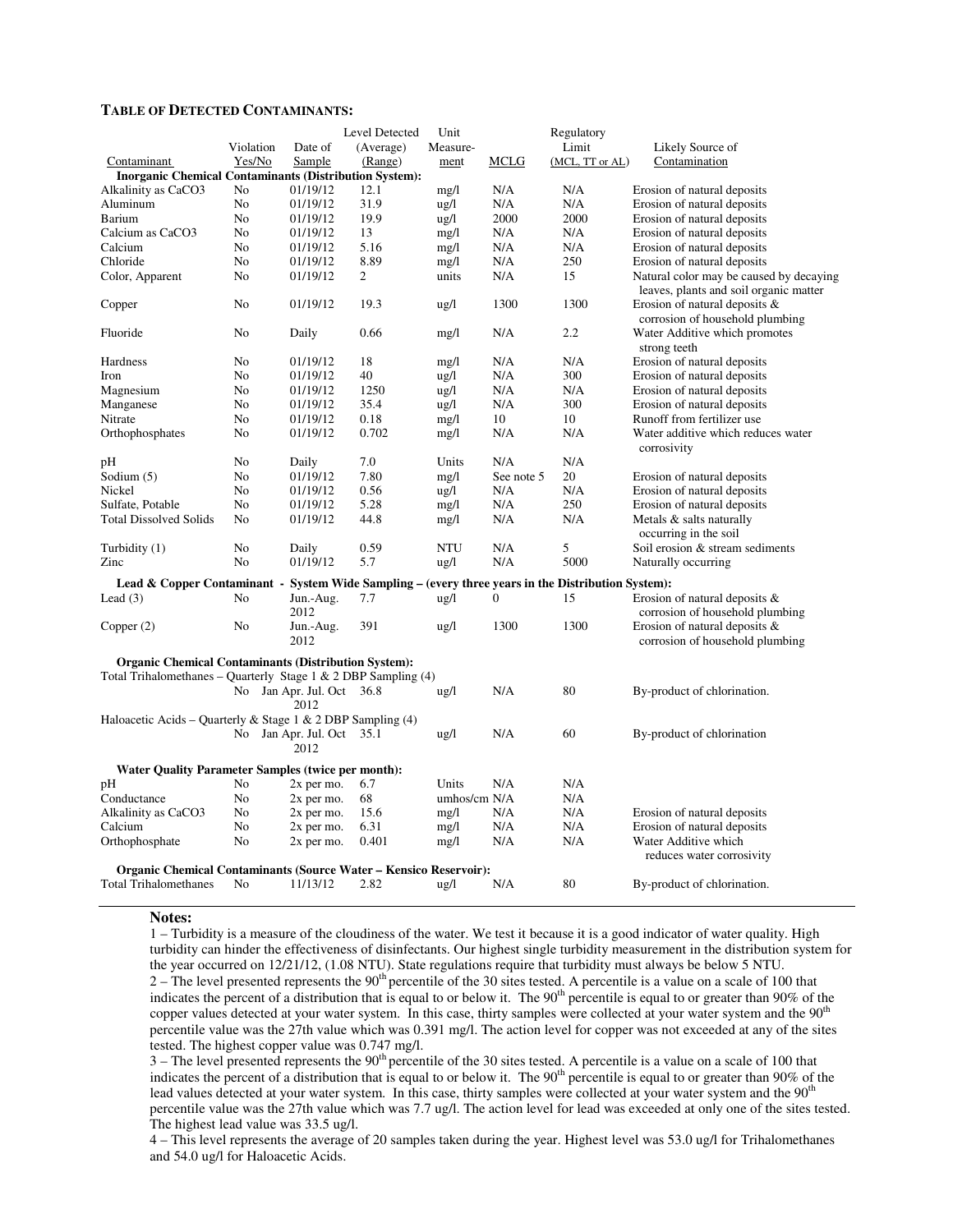5 - Water containing more than 20 mg/l of sodium should not be used for drinking by people on severely restricted diets. Water containing more that 270 mg/l of sodium should not be used for drinking by people on moderately restricted sodium diets.

#### **Definitions:**

*Maximum Contaminant Level*(MCL): The highest level of a contaminant that is allowed in drinking water. MCLs are set as close to the MCLGs as feasible.

*Maximum Contaminant Level Goal* (MCLG): The level of a contaminant in drinking water below which there is no known or expected risk to health. MCLGs allow for a margin of safety.

*Maximum Residual Disinfectant Level* (MRDL): The highest level of a disinfectant allowed in drinking water. There is convincing evidence that addition of a disinfectant is necessary for control of microbial contaminants.

*Maximum Residual Disinfectant Level Goal* (MRDLG): The level of a drinking water disinfectant below which there is no known or expected risk to health. MRDLGs do not reflect the benefits of the use of disinfectants to control microbial contamination.

*Action Level*(AL): The concentration of a contaminant which, if exceeded, triggers treatment or other requirements which a water system must follow.

*Treatment Technique* (TT): A required process intended to reduce the level of a contaminant in drinking water.

*Non-Detects* (ND): Laboratory analysis indicates that the constituent is not present.

*Nephelometric Turbidity Unit* (NTU): A measure of the clarity of water. Turbidity in excess of 5 NTU is just noticeable to the average person.

*Milligrams per liter* (mg/l): Corresponds to one part of liquid in one million parts of liquid (parts per million - ppm). *Micrograms per liter* (ug/l): Corresponds to one part of liquid in one billion parts of liquid (parts per billion - ppb).

*Nanograms per liter* (ng/l): Corresponds to one part of liquid to one trillion parts of liquid (parts per trillion - ppt).

*Picograms per liter* (pg/l): Corresponds to one part per of liquid to one quadrillion parts of liquid (parts per quadrillion – ppq).

*Million Fibers per Liter* (MFL): A measure of the presence of asbestos fibers that are longer than 10 micrometers.

*LT*: Less Than

**umhos/cm:** A measure of the water's ability to conduct an electrical current

According to State regulations, we are required to routinely monitor drinking water for various contaminants. Drinking water is tested for inorganic and organic contaminants, trihalomethanes, and coliform bacteria. Contaminants detected are included in the Table of Detected Contaminants. Contaminants we analyzed for but did not detect were:

E.coli bacteria, Arsenic, Chromium, Mercury, Selenium, Antimony, Beryllium, Cyanide, Thallium, Nitrite, Vanadium, Silver, Cobalt, Boron, Molybdenum, Lead, Bromoform, Dibromochloromethane, Vinyl Chloride, Benzene, Bromobenzene, Bromochloromethane, Bromomethane, N-butylbenzene, Sec-butylbenzene, Tert-butylbenzene, Carbon tetrachloride, Chlorobenzene, Chloroethane, Chloromethane, 2-chlorotoluene, 4-chlorotoluene, Dibromomethane, 1,2-dichlorobenzene, 1,3-dichlorobenzene, 1,4-dichlorobenzene, dichlorodifluoromethane, 1,1-dichloroethane, 1,2-dichloroethane, 1,1-dichloroethene, Cis-1,2-dichloroethene, Trans-1,2 dichloroethene, 1,2-dichloropropane, 1,3-dichloropropane, 2,2-dichloropropane, 1,1-dichloropropene, Cis-1,3-dichloropropene, Trans-1,3-dichloropropene, Ethylbenzene, Hexachlorobutadiene, Isopropylbenzene, P-isopropyltoluene, Methylene chloride, Npropylbenzene, Styrene, 1,1,1,2-tetrachloroethane, 1,1,2,2-tetrachloroethane, Tetrachloroethene, Toluene, 1,2,3-trichlorobenzene, 1,2,4-trichlorobenzene, 1,1,1-trichloroethane, 1,1,2-trichloroethane, Trichloroethene, Trichlorofluoromethane, 1,2,3-trichloropropane, 1,2,4-trimethylbenzene, 1,3,5-trimethylbenzene, P & M-xylene, O-xylene, 2-butanone (MEK), Naphthalene, Methyl T-Butyl Ether, 4-Methyl-2-pentanone, 1,2-Dibromoethane, 1,2-Dibromo-3-Chlorpropane, Alachlor, Atrazine, Simazine, Hexachlorobenzene, Hexachlorocyclopentadiene, Benzo(A)pyrene, bis(2-Ethylhexyl)adipate, bis(2-Ethylhexyl)phthalate , Aldicarb Sulfoxide, Aldicarb Sulfone, Oxamyl, Methomyl, 3-Hydroxycarbofuran, Aldicarb, Carbofuran, Carbaryl, Glyphosate, Diquat, 2,4-D, 2,4,5-T, Silvex, Dalapon, Dicamba, Dinoseb, Pentachlorophenol, Picloram, Dioxin, Endothall, Butachlor, Metolachlor, Metribuzin, 2,3,7,8-TCDD (Dioxin), DCPA di-mono-acids, 2,4-Dinitrotoluene, 2,6-Dinitrotoluene, Acetochlor, EPTC, Molinate, Terbacil, MTBE, perchlorate, 4,4-DDE, Aldrin, Chlordane, Dieldrin, Endrin, Heptachlor, Heptachlor Epoxide, Lindane, Methoxychlor, PCB's, Propachlor, Toxaphene, Ethylene glycol, Propylene glycol.

# **WHAT DOES THIS INFORMATION MEAN?**

As you can see by the table, our system had no violations. We have learned through our testing that some contaminants have been detected; however, these contaminants were detected below the level allowed by the State.

We are required to present the following information on lead in drinking water:

If present, elevated levels of lead can cause serious health problems, especially for pregnant women, infants, and young children. It is possible that lead levels at your home may be higher than at other homes in the community as a result of materials used in your home's plumbing. The Village of Scarsdale is responsible for providing high quality drinking water, but cannot control the variety of materials used in plumbing components. When your water has been sitting for several hours, you can minimize the potential for lead exposure by flushing your tap for 30 seconds to 2 minutes before using water for drinking or cooking. If you are concerned about lead in your water, you may wish to have your water tested. Information on lead in drinking water, testing methods, and steps you can take to minimize exposure is available from the Safe Drinking Water Hotline (1-800-426-4791) or at http://www.epa.gov/safewater/lead.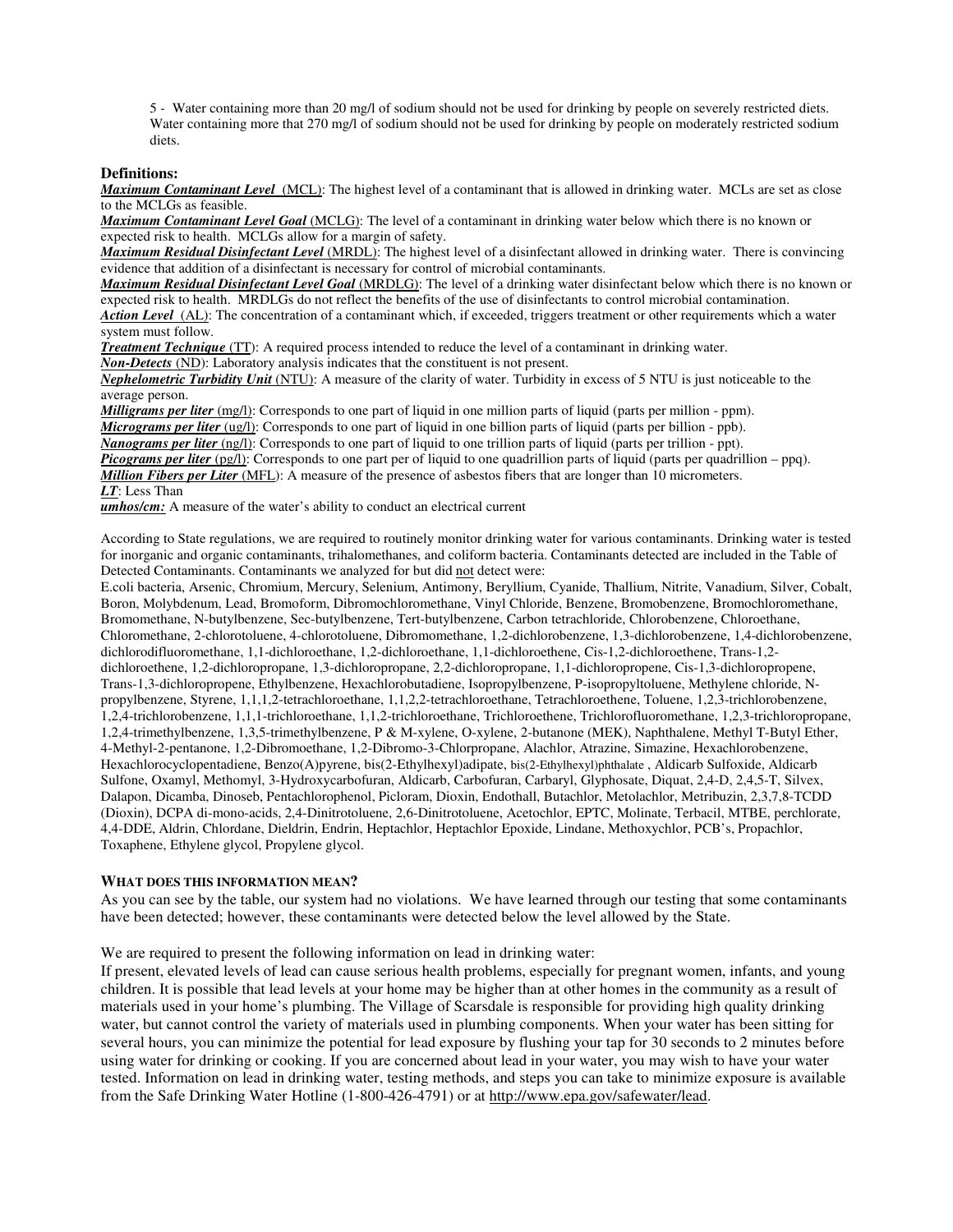#### **IS OUR WATER SYSTEM MEETING OTHER RULES THAT GOVERN OPERATIONS?**

During 2012, our system was in compliance with applicable State drinking water operating, monitoring and reporting requirements.

# **VARIANCES AND EXEMPTIONS:**

In accordance with the Federal Safe Drinking Water Act of 1986 and New York State requirements regarding the quality of potable water, we submitted a request for filtration avoidance of our raw water sources for both the Reeves Newsom Water Supply Station and the Ardsley Road Pumping Station. We received a variance from the New York State Department of Health in December 1991. This variance is still in effect.

The Village of Scarsdale was granted a Biofilm Variance from the New York State Department of Health on August 29, 1994. The variance recognizes that the maximum contaminant level cannot be used to determine the public health significance of coliform bacteria being detected in the distribution system when biofilms, and not contaminated water, is in the system.

# **INFORMATION ON CRYPTOSPORIDIUM**

Cryptosporidium is a microbial pathogen found in surface water and groundwater under the influence of surface water. Although filtration removes Cryptosporidium, the most commonly-used filtration methods cannot guarantee 100 percent removal. During 2012, as part of routine sampling, NYC collected 50 samples from their source water at Kensico Reservoir and analyzed them for Cryptosporidium oocysts. Of these samples, one was confirmed positive. Therefore, the testing indicates the presence of Cryptosporidium in our source water. Current test methods do not allow us to determine if the organisms are dead or if they are capable of causing disease. Ingestion of Cryptosporidium may cause cryptosporidiosis, a gastrointestinal infection. Symptoms of infection include nausea, diarrhea, and abdominal cramps. Most healthy individuals can overcome disease within a few weeks. However, immuno-compromised people are at greater risk of developing life-threatening illness. We encourage immuno-compromised individuals to consult their health care provider regarding appropriate precautions to take to avoid infection. Cryptosporidium must be ingested to cause disease, and it may be spread through means other than drinking water.

#### **INFORMATION ON GIARDIA**

Giardia is a microbial pathogen present in varying concentrations in many surface waters and groundwater under the influence of surface water. Giardia is removed/inactivated through a combination of filtration and disinfection or by disinfection. During 2012, as part of routine sampling, NYC collected 50 samples from their source water at Kensico Reservoir and analyzed them for Giardia cysts. Of these samples, 23 were confirmed positive. Therefore, our testing indicates the presence of Giardia in our source water. Current test methods do not allow us to determine if the organisms are dead or if they are capable of causing disease. Ingestion of Giardia may cause giardiasis, an intestinal illness. People exposed to Giardia may experience mild or severe diarrhea, or in some instances no symptoms at all. Fever is rarely present. Occasionally, some individuals will have chronic diarrhea over several weeks or a month, with significant weight loss. Giardiasis can be treated with anti-parasitic medication. Individuals with weakened immune systems should consult with their health care providers about what steps would best reduce their risks of becoming infected with Giardiasis. Individuals who think that they may have been exposed to Giardiasis should contact their health care providers immediately. The Giardia parasite is passed in the feces of an infected person or animal and may contaminate water or food. Person to person transmission may also occur in day care centers or other settings where handwashing practices are poor.

# **DO I NEED TO TAKE SPECIAL PRECAUTIONS?**

Although our drinking water met or exceeded state and federal regulations, some people may be more vulnerable to disease causing microorganisms or pathogens in drinking water than the general population. Immuno-compromised persons such as persons with cancer undergoing chemotherapy, persons who have undergone organ transplants, people with HIV/AIDS or other immune system disorders, some elderly, and infants can be particularly at risk from infections. These people should seek advice from their health care provider about their drinking water. EPA/CDC guidelines on appropriate means to lessen the risk of infection by Cryptosporidium, Giardia and other microbial pathogens are available from the Safe Drinking Water Hotline (800-426-4791).

#### **INFORMATION ON FLUORIDE ADDITION.**

Our system is one of the many drinking water systems in New York State that provides drinking water with a controlled, low level of fluoride for consumer dental health protection. According to the United States Centers for Disease Control, fluoride is very effective in preventing cavities when present in drinking water at a properly controlled level. To ensure that the fluoride supplement in your water provides optimal dental protection, we monitor fluoride levels on a daily basis to make sure fluoride is maintained at a target level of 0.7 mg/l. During 2012 monitoring showed